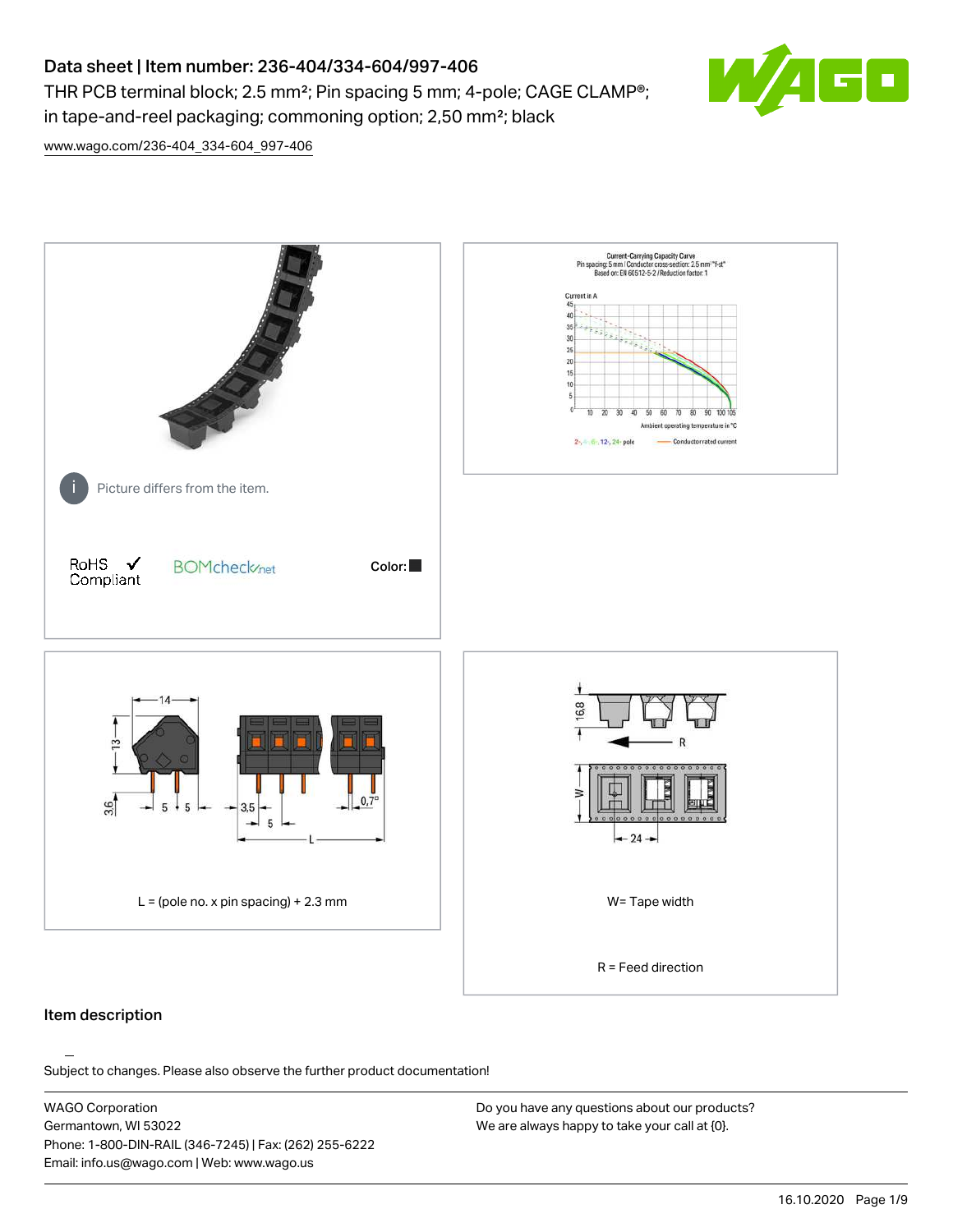

- **PCB** terminal strips made of high-temperature resistant plastic are suitable for SMT reflow soldering
- $\blacksquare$ Double solder pins for high mechanical stability

## Data

# Electrical data

## Ratings per IEC/EN 60664-1

| Ratings per                 | IEC/EN 60664-1                                                        |
|-----------------------------|-----------------------------------------------------------------------|
| Rated voltage (III / 3)     | 200 V                                                                 |
| Rated surge voltage (III/3) | 4 <sub>k</sub> V                                                      |
| Rated voltage (III/2)       | 320 V                                                                 |
| Rated surge voltage (III/2) | 4 <sub>kV</sub>                                                       |
| Nominal voltage (II/2)      | 320 V                                                                 |
| Rated surge voltage (II/2)  | 4 <sub>k</sub> V                                                      |
| Rated current               | 24 A                                                                  |
| Legend (ratings)            | $(III / 2)$ $\triangle$ Overvoltage category III / Pollution degree 2 |

## Ratings per UL 1059

| Approvals per                  | UL 1059 |
|--------------------------------|---------|
| Rated voltage UL (Use Group B) | 300 V   |
| Rated current UL (Use Group B) | 15 A    |
| Rated voltage UL (Use Group D) | 300 V   |
| Rated current UL (Use Group D) | 10 A    |

## Ratings per CSA

| Approvals per                   | CSA   |
|---------------------------------|-------|
| Rated voltage CSA (Use Group B) | 300 V |
| Rated current CSA (Use Group B) | 15 A  |
| Rated voltage CSA (Use Group D) | 300 V |
| Rated current CSA (Use Group D) | 10 A  |

## Connection data

| Connection technology   | CAGE CLAMP <sup>®</sup>                 |
|-------------------------|-----------------------------------------|
| Actuation type          | Operating tool                          |
| Solid conductor         | $0.08$ 2.5 mm <sup>2</sup> / 28  12 AWG |
| Fine-stranded conductor | $0.082.5$ mm <sup>2</sup> / 28  12 AWG  |

Subject to changes. Please also observe the further product documentation!

| <b>WAGO Corporation</b>                                | Do you have any questions about our products? |
|--------------------------------------------------------|-----------------------------------------------|
| Germantown, WI 53022                                   | We are always happy to take your call at {0}. |
| Phone: 1-800-DIN-RAIL (346-7245)   Fax: (262) 255-6222 |                                               |
| Email: info.us@wago.com   Web: www.wago.us             |                                               |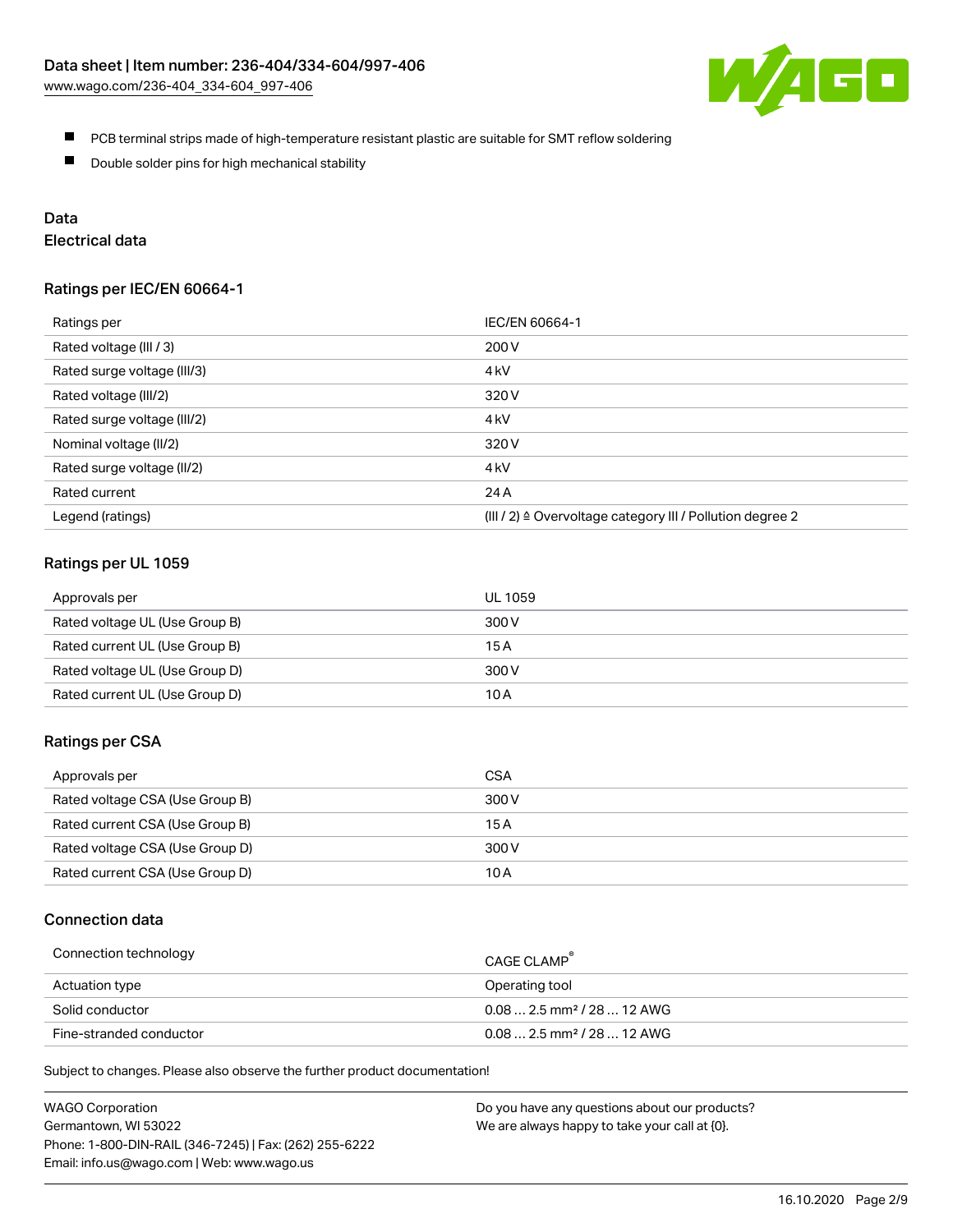[www.wago.com/236-404\\_334-604\\_997-406](http://www.wago.com/236-404_334-604_997-406)



| Fine-stranded conductor: with insulated ferrule   | $0.251.5$ mm <sup>2</sup> |
|---------------------------------------------------|---------------------------|
| Fine-stranded conductor; with uninsulated ferrule | $0.251.5$ mm <sup>2</sup> |
| Strip length                                      | $56$ mm / 0.2  0.24 inch  |
| Conductor connection direction to PCB             | 45°                       |
| Pole No.                                          | 4                         |
| Total number of connection points                 | 4                         |
| Total number of potentials                        | 4                         |
| Number of connection types                        |                           |
| Number of levels                                  |                           |
| Note (conductor cross-section)                    | 12 AWG: THHN, THWN        |

# Physical data

| Pin spacing                              | 5 mm / 0.197 inch          |
|------------------------------------------|----------------------------|
| Width                                    | 22.3 mm / 0.878 inch       |
| Height                                   | 16.6 mm / 0.654 inch       |
| Height from the surface                  | 13 mm / 0.512 inch         |
| Depth                                    | 14 mm / 0.551 inch         |
| Solder pin length                        | 3.6 <sub>mm</sub>          |
| Solder pin dimensions                    | $0.7 \times 0.7$ mm        |
| Plated through-hole diameter (THR)       | $1.1$ <sup>(+0.1)</sup> mm |
| Reel diameter of tape-and-reel packaging | 330 mm                     |
| Tape width                               | 44 mm                      |

## PCB contact

| PCB contact                         | <b>THR</b>                               |
|-------------------------------------|------------------------------------------|
| Solder pin arrangement              | over the entire terminal strip (in-line) |
| Number of solder pins per potential |                                          |

## Material Data

| Color                       | black                                   |
|-----------------------------|-----------------------------------------|
| Material group              | Illa                                    |
| Insulation material         | Polyamide (PA46)                        |
| Flammability class per UL94 | V <sub>2</sub>                          |
| Clamping spring material    | Chrome nickel spring steel (CrNi)       |
| Contact material            | Electrolytic copper ( $E_{\text{Cu}}$ ) |
| Contact plating             | tin-plated                              |

Subject to changes. Please also observe the further product documentation!

| <b>WAGO Corporation</b>                                | Do you have any questions about our products? |
|--------------------------------------------------------|-----------------------------------------------|
| Germantown, WI 53022                                   | We are always happy to take your call at {0}. |
| Phone: 1-800-DIN-RAIL (346-7245)   Fax: (262) 255-6222 |                                               |
| Email: info.us@wago.com   Web: www.wago.us             |                                               |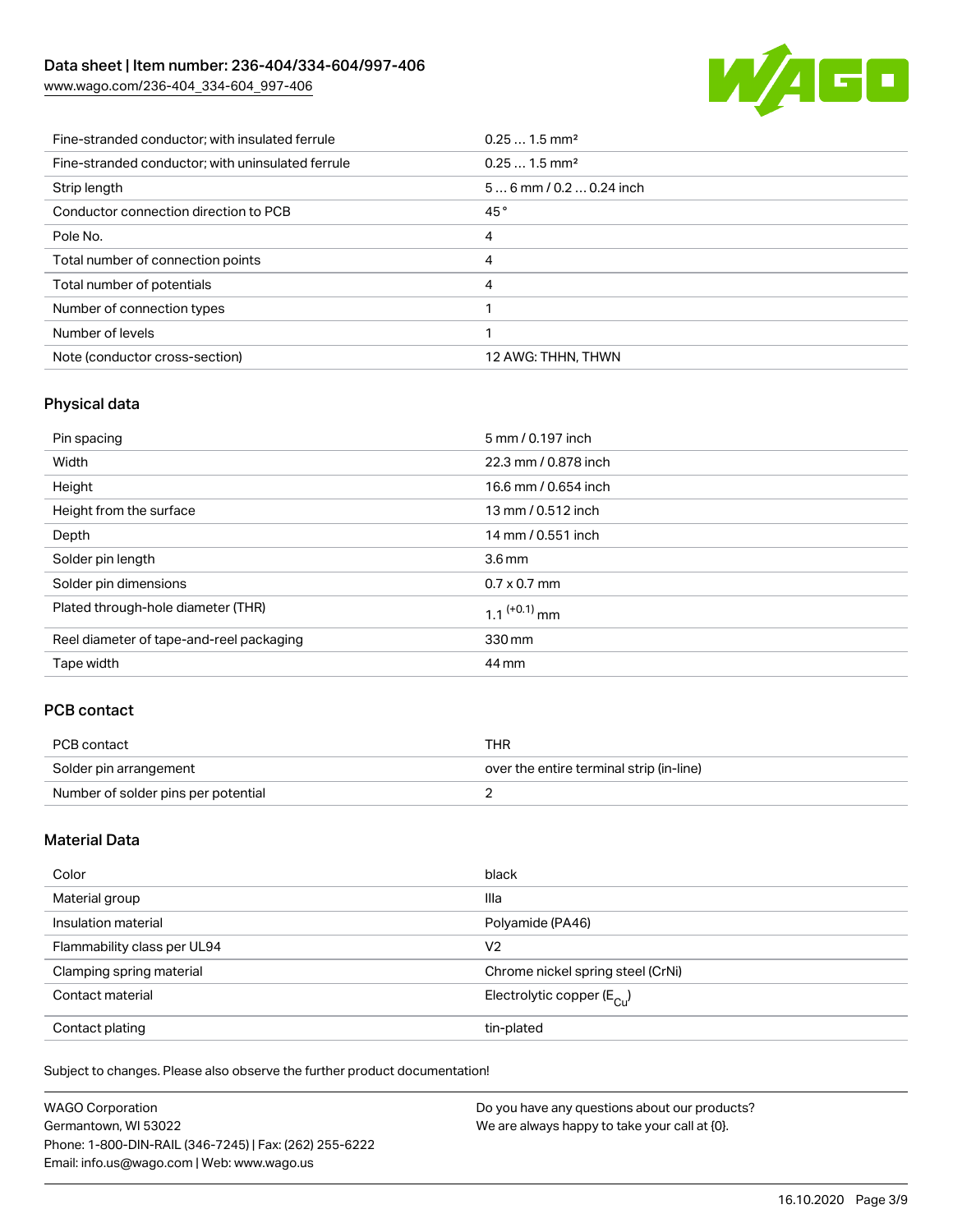[www.wago.com/236-404\\_334-604\\_997-406](http://www.wago.com/236-404_334-604_997-406)



| Weight                            | 3.7 <sub>g</sub> |  |
|-----------------------------------|------------------|--|
|                                   |                  |  |
| <b>Environmental Requirements</b> |                  |  |
| Limit temperature range           | $-60+115$ °C     |  |
| Commercial data                   |                  |  |
| Packaging type                    | <b>BOX</b>       |  |
| Country of origin                 | <b>DE</b>        |  |
| <b>GTIN</b>                       | 4055143231459    |  |
| Customs tariff number             | 85369010000      |  |

## Approvals / Certificates

#### Country specific Approvals

| Logo      | Approval                               | <b>Additional Approval Text</b> | Certificate<br>name |
|-----------|----------------------------------------|---------------------------------|---------------------|
| <b>RF</b> | <b>CSA</b><br>DEKRA Certification B.V. | C22.2 No. 158                   | 1673957             |

## **Counterpart**

## Compatible products

| check   |                                                                                                                                      |                      |  |  |
|---------|--------------------------------------------------------------------------------------------------------------------------------------|----------------------|--|--|
| -       | Item no.: 231-127<br>Testing plug module with contact stud; for 236 Series; Pin spacing 5 mm / 0.197 in; 2,50 mm <sup>2</sup> ; gray | www.wago.com/231-127 |  |  |
| ferrule |                                                                                                                                      |                      |  |  |
|         | Item no.: 216-101<br>Ferrule; Sleeve for 0.5 mm <sup>2</sup> / AWG 22; uninsulated; electro-tin plated; silver-colored               | www.wago.com/216-101 |  |  |
|         | Item no.: 216-102<br>Ferrule; Sleeve for 0.75 mm <sup>2</sup> / AWG 20; uninsulated; electro-tin plated; silver-colored              | www.wago.com/216-102 |  |  |
|         | Item no.: 216-103<br>Ferrule; Sleeve for 1 mm <sup>2</sup> / AWG 18; uninsulated; electro-tin plated                                 | www.wago.com/216-103 |  |  |

Subject to changes. Please also observe the further product documentation!

WAGO Corporation Germantown, WI 53022 Phone: 1-800-DIN-RAIL (346-7245) | Fax: (262) 255-6222 Email: info.us@wago.com | Web: www.wago.us Do you have any questions about our products? We are always happy to take your call at {0}.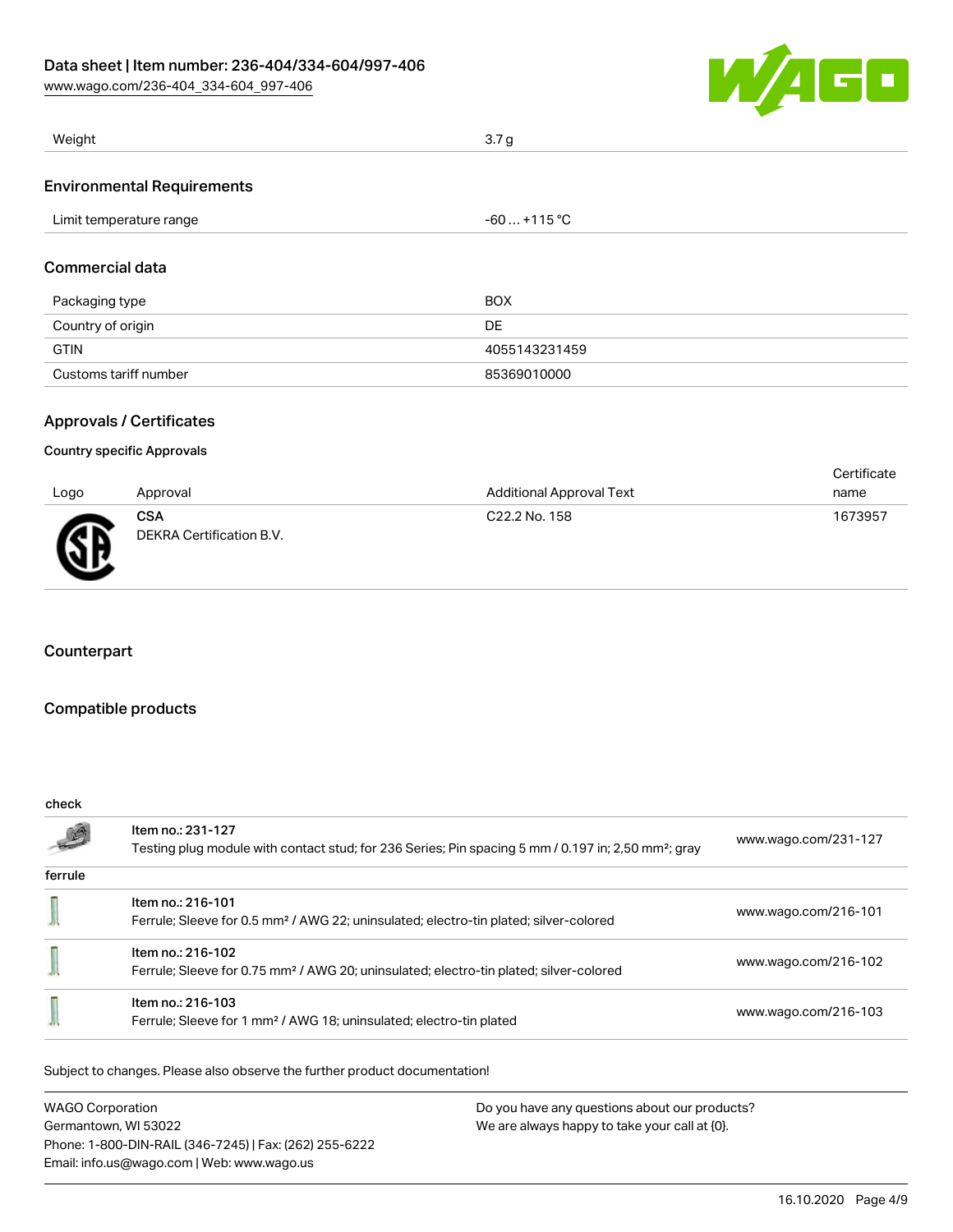[www.wago.com/236-404\\_334-604\\_997-406](http://www.wago.com/236-404_334-604_997-406)



| Item no.: 216-104<br>Ferrule; Sleeve for 1.5 mm <sup>2</sup> / AWG 16; uninsulated; electro-tin plated; silver-colored                                                                            | www.wago.com/216-104 |
|---------------------------------------------------------------------------------------------------------------------------------------------------------------------------------------------------|----------------------|
| Item no.: 216-121<br>Ferrule; Sleeve for 0.5 mm <sup>2</sup> / AWG 22; uninsulated; electro-tin plated; silver-colored                                                                            | www.wago.com/216-121 |
| Item no.: 216-122<br>Ferrule; Sleeve for 0.75 mm <sup>2</sup> / AWG 20; uninsulated; electro-tin plated; silver-colored                                                                           | www.wago.com/216-122 |
| Item no.: 216-123<br>Ferrule; Sleeve for 1 mm <sup>2</sup> / AWG 18; uninsulated; electro-tin plated; silver-colored                                                                              | www.wago.com/216-123 |
| Item no.: 216-124<br>Ferrule; Sleeve for 1.5 mm <sup>2</sup> / AWG 16; uninsulated; electro-tin plated                                                                                            | www.wago.com/216-124 |
| Item no.: 216-131<br>Ferrule; Sleeve for 0.25 mm <sup>2</sup> / AWG 24; uninsulated; electro-tin plated; silver-colored                                                                           | www.wago.com/216-131 |
| Item no.: 216-132<br>Ferrule; Sleeve for 0.34 mm <sup>2</sup> / AWG 24; uninsulated; electro-tin plated                                                                                           | www.wago.com/216-132 |
| Item no.: 216-141<br>Ferrule; Sleeve for 0.5 mm <sup>2</sup> / 20 AWG; uninsulated; electro-tin plated; electrolytic copper; gastight<br>crimped; acc. to DIN 46228, Part 1/08.92                 | www.wago.com/216-141 |
| Item no.: 216-142<br>Ferrule; Sleeve for 0.75 mm <sup>2</sup> / 18 AWG; uninsulated; electro-tin plated; electrolytic copper; gastight<br>crimped; acc. to DIN 46228, Part 1/08.92                | www.wago.com/216-142 |
| Item no.: 216-143<br>Ferrule; Sleeve for 1 mm <sup>2</sup> / AWG 18; uninsulated; electro-tin plated; electrolytic copper; gastight<br>crimped; acc. to DIN 46228, Part 1/08.92                   | www.wago.com/216-143 |
| Item no.: 216-144<br>Ferrule; Sleeve for 1.5 mm <sup>2</sup> / AWG 16; uninsulated; electro-tin plated; electrolytic copper; gastight<br>crimped; acc. to DIN 46228, Part 1/08.92; silver-colored | www.wago.com/216-144 |
| Item no.: 216-151<br>Ferrule; Sleeve for 0.25 mm <sup>2</sup> / AWG 24; uninsulated; electro-tin plated                                                                                           | www.wago.com/216-151 |
| Item no.: 216-152<br>Ferrule; Sleeve for 0.34 mm <sup>2</sup> / AWG 24; uninsulated; electro-tin plated                                                                                           | www.wago.com/216-152 |
| ltem no.: 216-201<br>Ferrule; Sleeve for 0.5 mm <sup>2</sup> / 20 AWG; insulated; electro-tin plated; white                                                                                       | www.wago.com/216-201 |
| Item no.: 216-202<br>Ferrule; Sleeve for 0.75 mm <sup>2</sup> / 18 AWG; insulated; electro-tin plated; gray                                                                                       | www.wago.com/216-202 |
| Item no.: 216-203<br>Ferrule; Sleeve for 1 mm <sup>2</sup> / AWG 18; insulated; electro-tin plated; red                                                                                           | www.wago.com/216-203 |
| Item no.: 216-204<br>Ferrule; Sleeve for 1.5 mm <sup>2</sup> / AWG 16; insulated; electro-tin plated; black                                                                                       | www.wago.com/216-204 |
| Item no.: 216-221<br>Ferrule; Sleeve for 0.5 mm <sup>2</sup> / 20 AWG; insulated; electro-tin plated; white                                                                                       | www.wago.com/216-221 |
| Subject to changes. Please also observe the further product documentation!                                                                                                                        |                      |
| <b>WAGO Corporation</b><br>Do you have any questions about our products?                                                                                                                          |                      |

Germantown, WI 53022 Phone: 1-800-DIN-RAIL (346-7245) | Fax: (262) 255-6222 Email: info.us@wago.com | Web: www.wago.us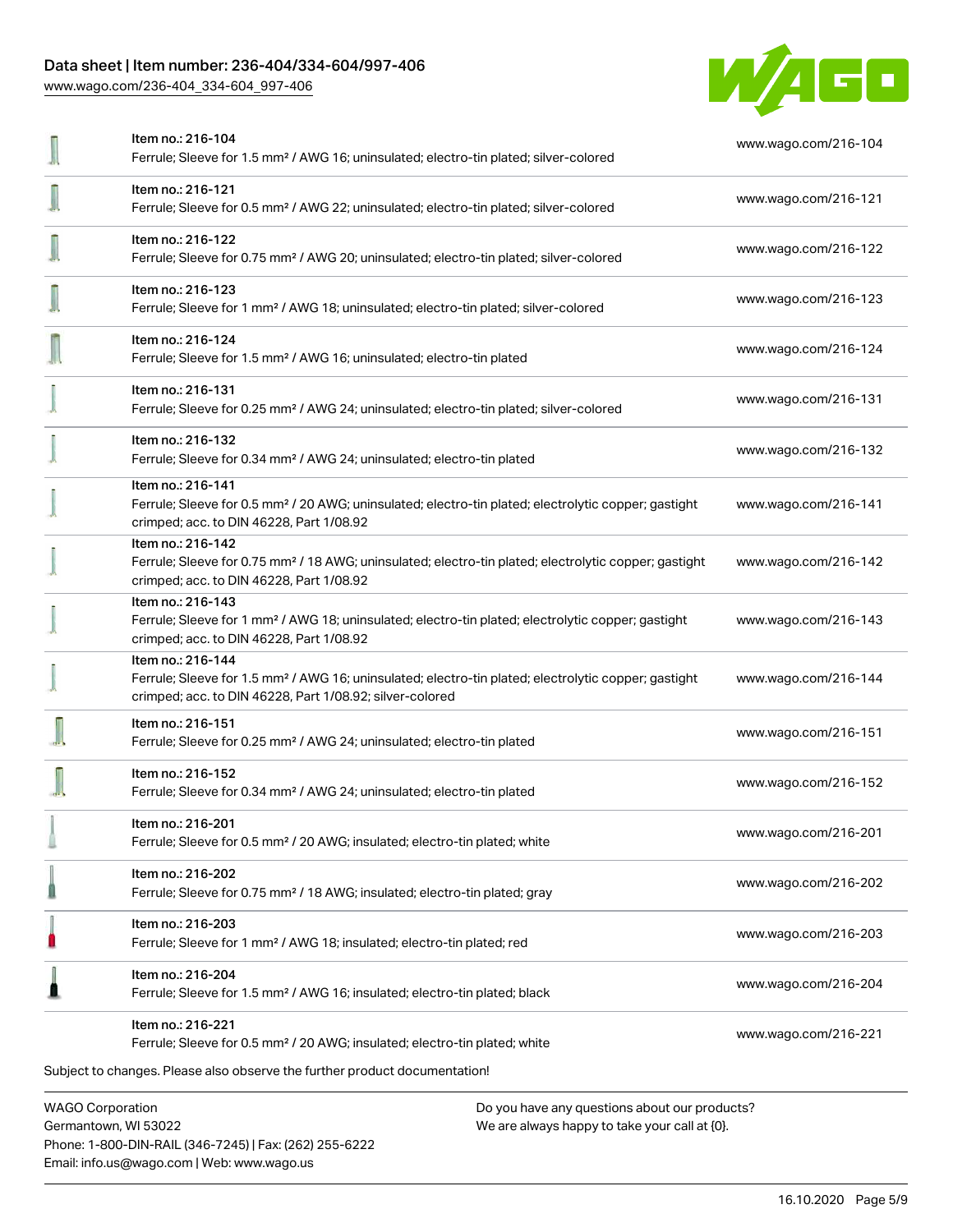## Data sheet | Item number: 236-404/334-604/997-406 [www.wago.com/236-404\\_334-604\\_997-406](http://www.wago.com/236-404_334-604_997-406)

A



|       | Item no.: 216-222<br>Ferrule; Sleeve for 0.75 mm <sup>2</sup> / 18 AWG; insulated; electro-tin plated; gray                                                                                             | www.wago.com/216-222 |
|-------|---------------------------------------------------------------------------------------------------------------------------------------------------------------------------------------------------------|----------------------|
|       | Item no.: 216-223<br>Ferrule; Sleeve for 1 mm <sup>2</sup> / AWG 18; insulated; electro-tin plated; red                                                                                                 | www.wago.com/216-223 |
|       | Item no.: 216-224<br>Ferrule; Sleeve for 1.5 mm <sup>2</sup> / AWG 16; insulated; electro-tin plated; black                                                                                             | www.wago.com/216-224 |
|       | Item no.: 216-241<br>Ferrule; Sleeve for 0.5 mm <sup>2</sup> / 20 AWG; insulated; electro-tin plated; electrolytic copper; gastight<br>crimped; acc. to DIN 46228, Part 4/09.90; white                  | www.wago.com/216-241 |
|       | Item no.: 216-242<br>Ferrule; Sleeve for 0.75 mm <sup>2</sup> / 18 AWG; insulated; electro-tin plated; electrolytic copper; gastight<br>crimped; acc. to DIN 46228, Part 4/09.90; gray                  | www.wago.com/216-242 |
|       | Item no.: 216-243<br>Ferrule; Sleeve for 1 mm <sup>2</sup> / AWG 18; insulated; electro-tin plated; electrolytic copper; gastight crimped; www.wago.com/216-243<br>acc. to DIN 46228, Part 4/09.90; red |                      |
|       | Item no.: 216-244<br>Ferrule; Sleeve for 1.5 mm <sup>2</sup> / AWG 16; insulated; electro-tin plated; electrolytic copper; gastight<br>crimped; acc. to DIN 46228, Part 4/09.90; black                  | www.wago.com/216-244 |
|       | Item no.: 216-262<br>Ferrule; Sleeve for 0.75 mm <sup>2</sup> / 18 AWG; insulated; electro-tin plated; electrolytic copper; gastight<br>crimped; acc. to DIN 46228, Part 4/09.90; gray                  | www.wago.com/216-262 |
|       | Item no.: 216-263<br>Ferrule; Sleeve for 1 mm <sup>2</sup> / AWG 18; insulated; electro-tin plated; electrolytic copper; gastight crimped; www.wago.com/216-263<br>acc. to DIN 46228, Part 4/09.90; red |                      |
|       | Item no.: 216-264<br>Ferrule; Sleeve for 1.5 mm <sup>2</sup> / AWG 16; insulated; electro-tin plated; electrolytic copper; gastight<br>crimped; acc. to DIN 46228, Part 4/09.90; black                  | www.wago.com/216-264 |
|       | Item no.: 216-284<br>Ferrule; Sleeve for 1.5 mm <sup>2</sup> / AWG 16; insulated; electro-tin plated; electrolytic copper; gastight<br>crimped; acc. to DIN 46228, Part 4/09.90; black                  | www.wago.com/216-284 |
|       | Item no.: 216-301<br>Ferrule; Sleeve for 0.25 mm <sup>2</sup> / AWG 24; insulated; electro-tin plated; yellow                                                                                           | www.wago.com/216-301 |
|       | Item no.: 216-302<br>Ferrule; Sleeve for 0.34 mm <sup>2</sup> / 22 AWG; insulated; electro-tin plated; green                                                                                            | www.wago.com/216-302 |
|       | Item no.: 216-321<br>Ferrule; Sleeve for 0.25 mm <sup>2</sup> / AWG 24; insulated; electro-tin plated; yellow                                                                                           | www.wago.com/216-321 |
|       | Item no.: 216-322<br>Ferrule; Sleeve for 0.34 mm <sup>2</sup> / 22 AWG; insulated; electro-tin plated; green                                                                                            | www.wago.com/216-322 |
| tools |                                                                                                                                                                                                         |                      |

Subject to changes. Please also observe the further product documentation!

WAGO Corporation Germantown, WI 53022 Phone: 1-800-DIN-RAIL (346-7245) | Fax: (262) 255-6222 Email: info.us@wago.com | Web: www.wago.us Do you have any questions about our products? We are always happy to take your call at {0}.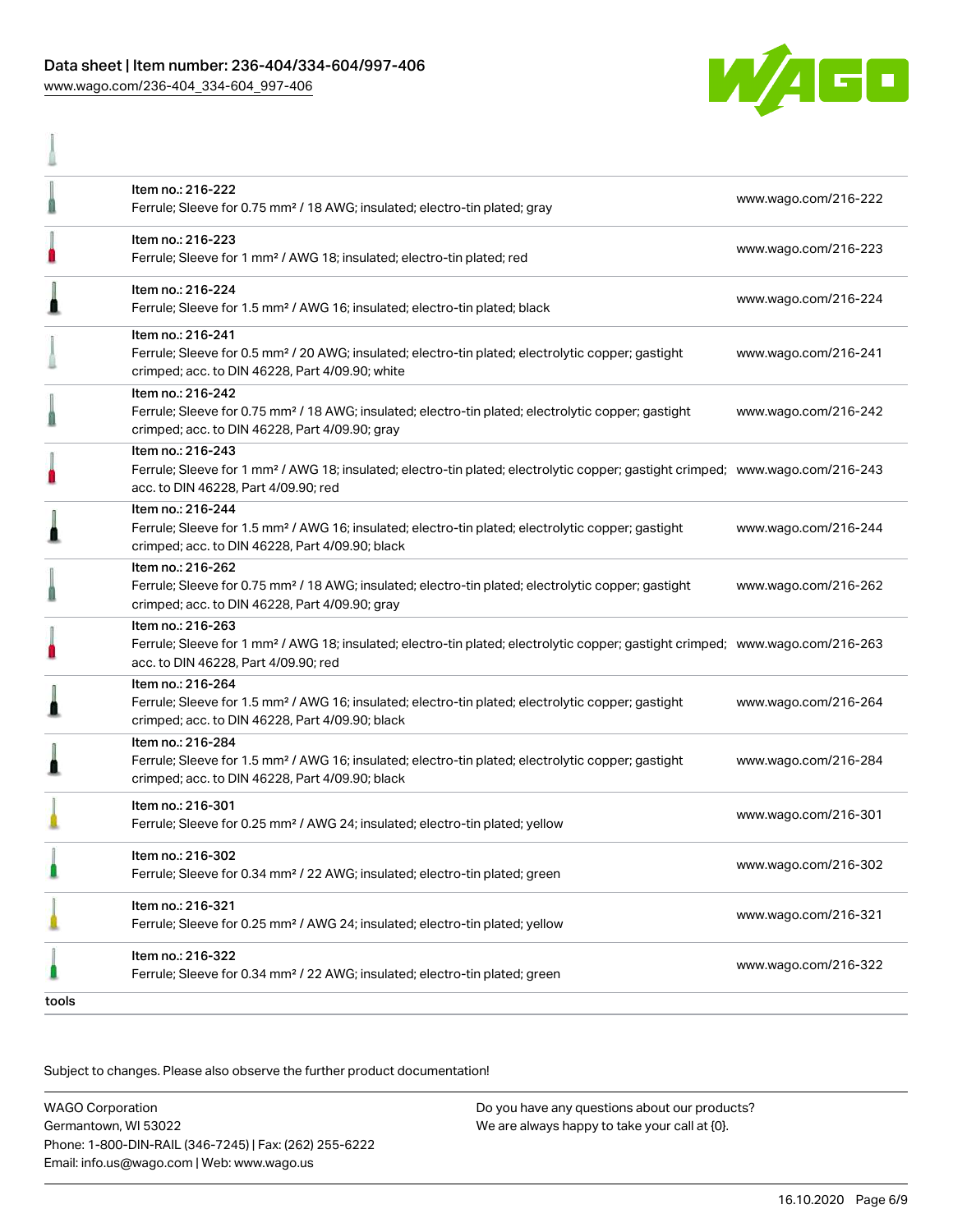[www.wago.com/236-404\\_334-604\\_997-406](http://www.wago.com/236-404_334-604_997-406)



|                     | Item no.: 210-657<br>Operating tool; Blade: 3.5 x 0.5 mm; with a partially insulated shaft; short; multicoloured                                                                     | www.wago.com/210-657             |
|---------------------|--------------------------------------------------------------------------------------------------------------------------------------------------------------------------------------|----------------------------------|
|                     | Item no.: 210-658<br>Operating tool; Blade: 3.5 x 0.5 mm; with a partially insulated shaft; angled; short; multicoloured                                                             | www.wago.com/210-658             |
|                     | Item no.: 210-720<br>Operating tool; Blade: 3.5 x 0.5 mm; with a partially insulated shaft; multicoloured                                                                            | www.wago.com/210-720             |
|                     | Item no.: 236-332<br>Operating tool; natural                                                                                                                                         | www.wago.com/236-332             |
|                     | Item no.: 236-335<br>Operating tool; gray                                                                                                                                            | www.wago.com/236-335             |
| Marking accessories |                                                                                                                                                                                      |                                  |
|                     | Item no.: 210-332/500-202<br>Marking strips; as a DIN A4 sheet; MARKED; 1-16 (160x); Height of marker strip: 3 mm; Strip length 182<br>mm; Horizontal marking; Self-adhesive; white  | www.wago.com/210-332<br>/500-202 |
|                     | Item no.: 210-332/500-204<br>Marking strips; as a DIN A4 sheet; MARKED; 17-32 (160x); Height of marker strip: 3 mm; Strip length<br>182 mm; Horizontal marking; Self-adhesive; white | www.wago.com/210-332<br>/500-204 |
|                     | Item no.: 210-332/500-205<br>Marking strips; as a DIN A4 sheet; MARKED; 1-32 (80x); Height of marker strip: 3 mm; Strip length 182<br>mm; Horizontal marking; Self-adhesive; white   | www.wago.com/210-332<br>/500-205 |
|                     | Item no.: 210-332/500-206<br>Marking strips; as a DIN A4 sheet; MARKED; 33-48 (160x); Height of marker strip: 3 mm; Strip length<br>182 mm; Horizontal marking; Self-adhesive; white | www.wago.com/210-332<br>/500-206 |
|                     | Item no.: 210-332/508-202<br>Marking strips; as a DIN A4 sheet; MARKED; 1-16 (160x); Height of marker strip: 3 mm; Strip length 182<br>mm; Horizontal marking; Self-adhesive; white  | www.wago.com/210-332<br>/508-202 |
|                     | Item no.: 210-332/508-204<br>Marking strips; as a DIN A4 sheet; MARKED; 17-32 (160x); Height of marker strip: 3 mm; Strip length<br>182 mm; Horizontal marking; Self-adhesive; white | www.wago.com/210-332<br>/508-204 |
|                     | Item no.: 210-332/508-205<br>Marking strips; as a DIN A4 sheet; MARKED; 1-32 (80x); Height of marker strip: 3 mm; Strip length 182<br>mm; Horizontal marking; Self-adhesive; white   | www.wago.com/210-332<br>/508-205 |
|                     | Item no.: 210-332/508-206<br>Marking strips; as a DIN A4 sheet; MARKED; 33-48 (160x); Height of marker strip: 3 mm; Strip length<br>182 mm; Horizontal marking; Self-adhesive; white | www.wago.com/210-332<br>/508-206 |
|                     |                                                                                                                                                                                      |                                  |

# **Downloads Documentation**

#### Additional Information

Subject to changes. Please also observe the further product documentation!

WAGO Corporation Germantown, WI 53022 Phone: 1-800-DIN-RAIL (346-7245) | Fax: (262) 255-6222 Email: info.us@wago.com | Web: www.wago.us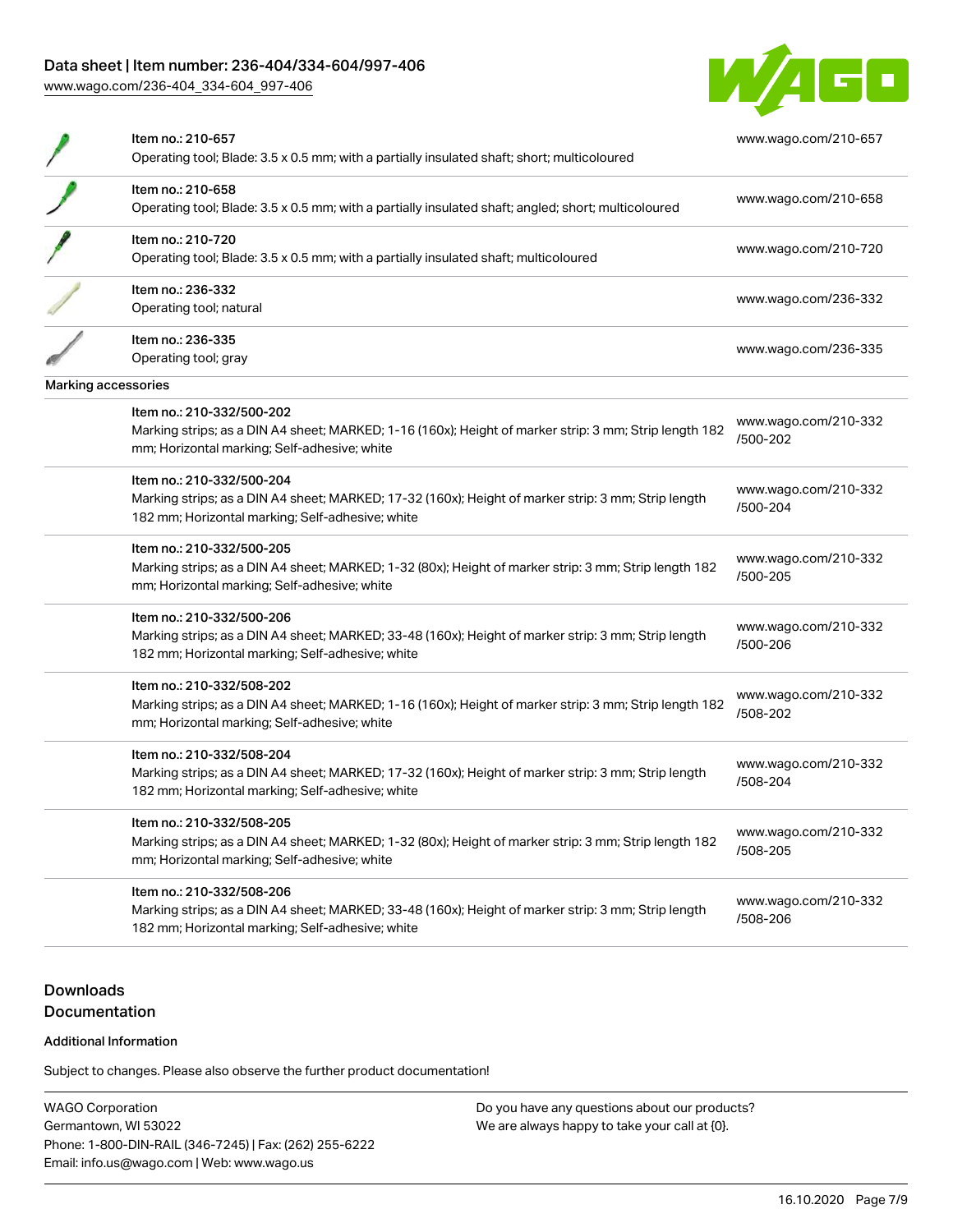#### Technical explanations and political explanations and political explanations and political explanations and political explanations and political explanations and political explanations and political explanations and politi



3.6 MB

#### Installation Notes

Conductor termination



Inserting a conductor via 3.5 mm screwdriver.



screwdriver.



Inserting a conductor via 3.5 mm Inserting a conductor via operating tool.

Screwdriver actuation parallel to conductor entry.

Screwdriver actuation perpendicular to conductor entry.



Compared to standard screwdrivers, these operating tools are far more convenient for wiring PCB terminal strips at factory.

Installation

Subject to changes. Please also observe the further product documentation!

WAGO Corporation Germantown, WI 53022 Phone: 1-800-DIN-RAIL (346-7245) | Fax: (262) 255-6222 Email: info.us@wago.com | Web: www.wago.us